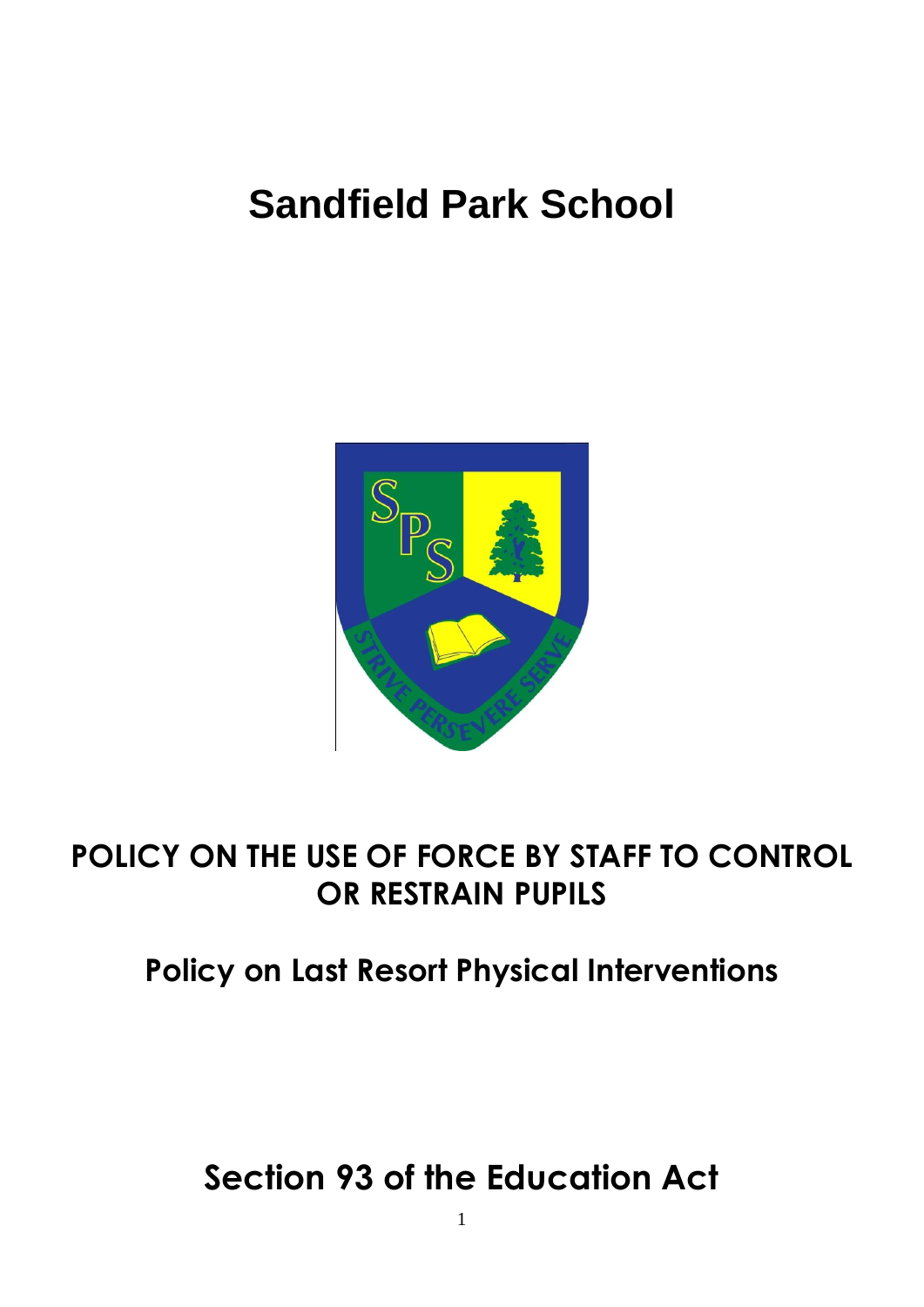#### **1. Being Healthy**

Enjoying good physical and mental health and living a healthy lifestyle.

# **2. Staying safe**

Being protected from harm.

#### **3. Enjoying and Achieving** Getting the most out of life and developing the skills for adulthood.

**4. Making a positive contribution** Being involved with the community and society and not engaging in anti social or offending behaviour

#### **5. Economic well being**

Not being prevented by economic disadvantage from achieving their full potential in life.

Sandfield Park School takes the health and safety of its pupils extremely seriously.

At Sandfield Park School, the vast majority of pupils are well behaved, they achieve and contribute positively to the life of the school. They are well motivated and engage positively in the life of the school and their home communities and they develop, as far as they are able to, into responsible and successful citizens. There are some pupils within the school that do have difficulty in managing their behaviour, and need additional support.

Pupils need to feel safe from harm when in school. Staff at our School are confident that they know how to provide a positive learning environment for pupils and how to manage behaviour to ensure situations do not escalate into aggression or violence.

#### **"People with learning disabilities have a right to be treated with respect, care and dignity especially when they are behaving in ways which maybe harmful to themselves or others and as a result require physical intervention from staff."**

Guidance on the Use of Restrictive Physical Interventions for Staff Working with Children and Adults who Display Extreme Behaviour in Association with Learning Disability and/or Autistic Spectrum Disorders. July 2002.

Sandfield Park School recognises that it is extremely rare that it is either necessary or appropriate to restrain or 'hold' children and this should never be done as a means of discipline.

Guidance on the Use of Force to Control or restrain Pupils April 2008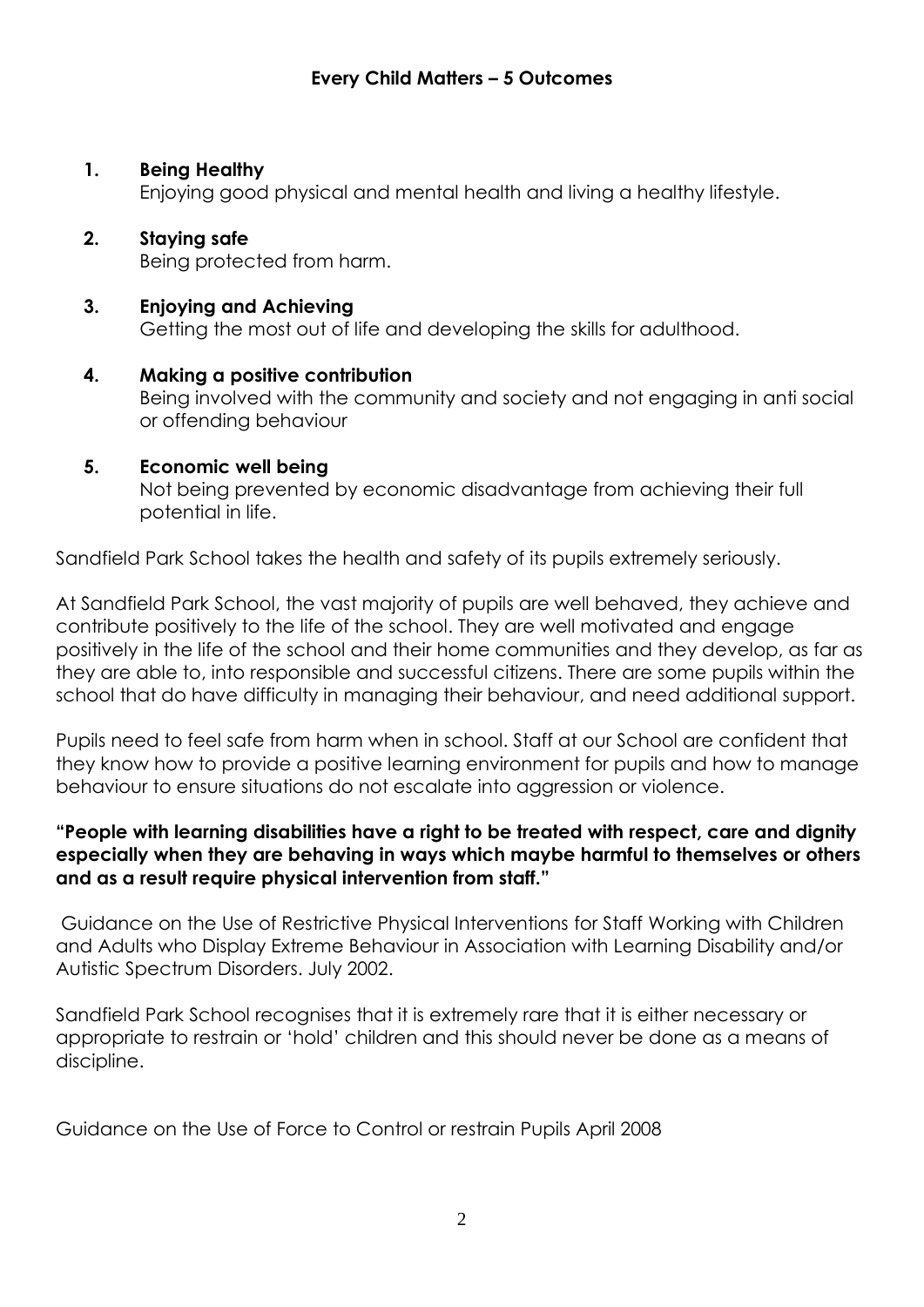# **Principals**

- The use of force should, wherever possible, be avoided, and be the last resort after all other methods have been tried.
- There are occasions when the use of force is appropriate
- When force is necessary, it must be used in ways that maintain the safety and dignity of all concerned.
- Wherever possible, restrictive physical interventions should be used in a way that is sensitive to, and respects the cultural expectations of the pupils and their attitudes towards physical contact.
- Restrictive physical interventions should always be designed to achieve outcomes that reflect the best interests of the child or adult whose behaviour is of immediate concern and others affected by the behaviour requiring intervention.
- The decision to use a restrictive physical intervention must take account of the circumstances and be based upon an assessment of the risks associated with the intervention compared with the risks of not employing a restrictive physical intervention.
- A restrictive physical intervention must also only employ a reasonable amount of force that is the minimum force needed to avert injury or damage to property, or to prevent a breakdown of discipline - applied for the shortest period of time.

# **Objectives**

Sandfield Park School policy on the use of force has three main objectives:

- The safety of pupils and staff
- Preventing serious breaches of school discipline
- Preventing serious damage to school property

# **Policy Elements**

At Sandfield Park School we recognise the contribution we can make to support the behaviour of pupils in school. There are three main elements to our policy:

# **Prevention** –

- By creating a positive ethos and pastoral support to pupils.
- By raising awareness of behaviour issues and equipping staff with the skills to manage behaviour in a positive and safe manner.

# **Protection** –

- by following agreed procedures,
- Ensuring staff are trained and supported to respond appropriately and sensitively to behaviour concerns.
- Rigorous reporting of incidents

# **Support** –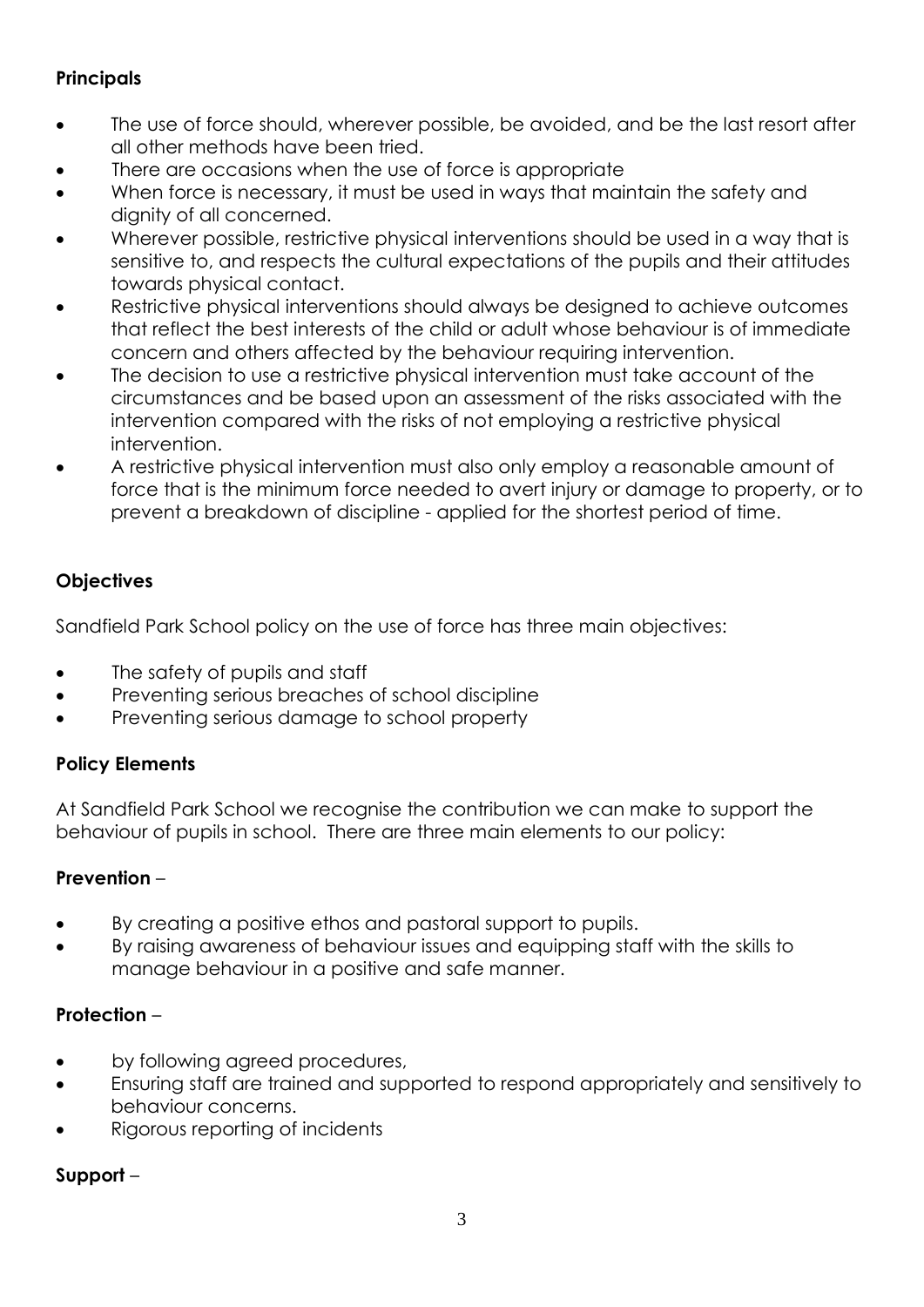By establishing a safe environment in which pupils can learn to manage their behaviour and develop positive strategies to help equip them for their future place in society.

#### **School Commitment**

Sandfield Park School will:

- Establish and maintain an ethos where children feel secure, are encouraged to communicate and are listened to.
- Ensure that children know that there are adults in the school who they can approach if they are worried or are in difficulty.
- Include in the curriculum, opportunities for pupils to acquire skills to manage their own behaviour
- Help to develop children as responsible adults.
- Ensure effective working relationships with parents and colleagues from other agencies.
- Promote safe practices and challenge poor and unsafe practice.
- Record in writing all behaviour concerns, decisions made and the reasons for those decisions.

### **Definitions**

Different forms of physical intervention are exemplified in the table below. It shows the difference between restrictive forms of intervention, which are designed to prevent movement or mobility or to disengage from dangerous or harmful physical contact, and non-restrictive methods. Restrictive physical interventions involve the use of force to control a pupil's behaviour and can be employed using bodily contact, mechanical devices or changes to the person's environment. The use of force is associated with increased risks regarding the safety of pupils and staff and inevitably affects personal freedom and choice.

|                 | <b>Bodily Contact</b>                                             | Mechanical                                                 | Environmental<br>Change                                                                                            |
|-----------------|-------------------------------------------------------------------|------------------------------------------------------------|--------------------------------------------------------------------------------------------------------------------|
| Non restrictive | Manual guidance<br>to assist a person<br>walking                  | Use of a<br>protective helmet<br>to prevent self<br>injury | Removal of the<br>cause of distress,<br>for example,<br>adjusting<br>temperature, light,<br>or background<br>noise |
| Restrictive     | Holding a<br>person's hands to<br>prevent them<br>hitting someone | Use of arm Cuffs or<br>splints to prevent<br>self injury   | Forcible seclusion<br>or the use of<br>locked doors                                                                |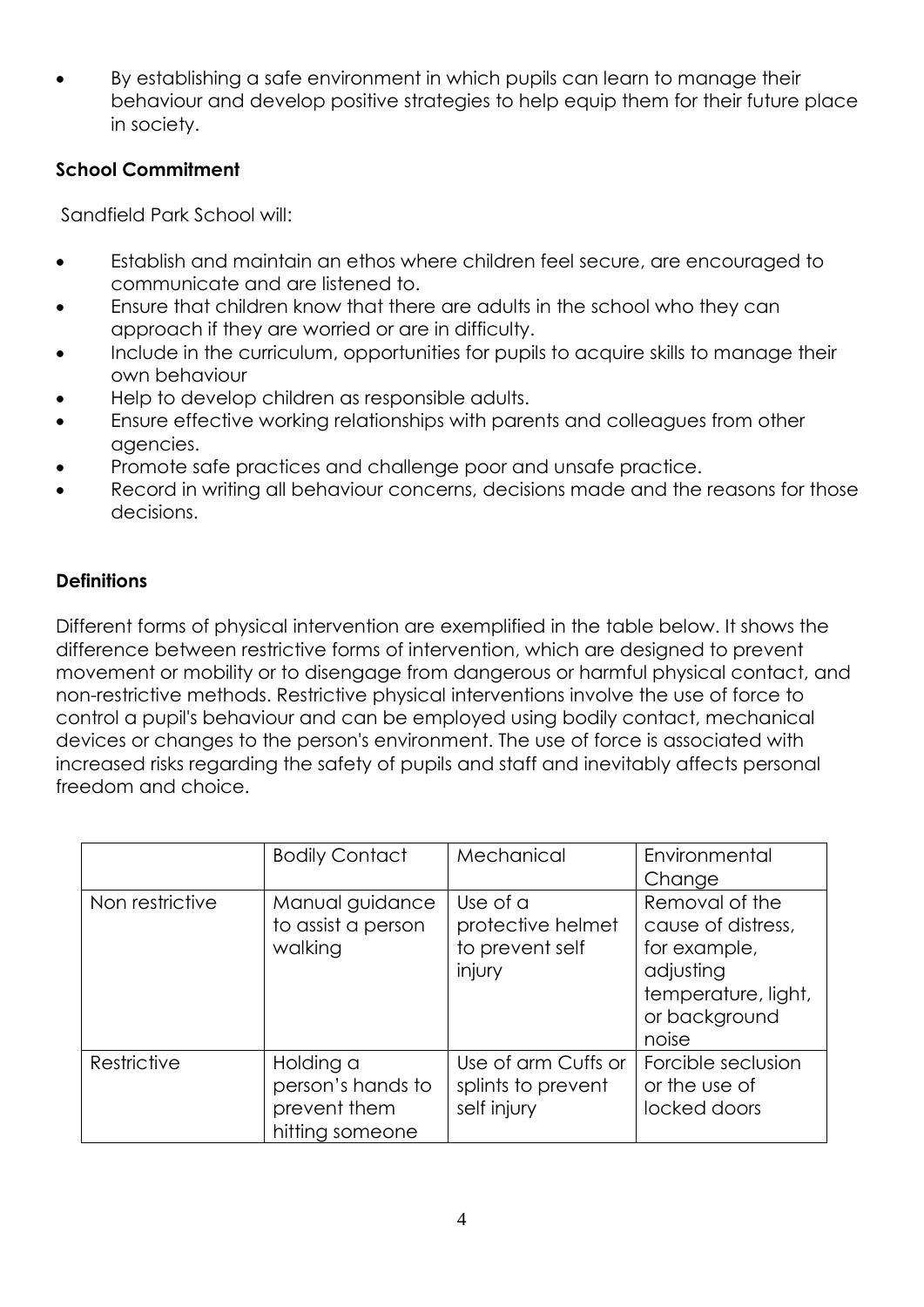At Sandfield Park School, restrictive physical interventions can be employed to achieve a number of different outcomes:

- to break away or disengage from dangerous or harmful physical contact initiated by a pupil.
- to separate the person from a 'trigger', for example, removing one pupil who responds to another with physical aggression
- to protect a pupil from a dangerous situation for example, the hazards of a busy road.

#### **Restrictive holds or restraint are considered extreme forms of physical intervention and must be very carefully considered as a possible course of action before use.**

#### **Deciding on whether to use force**

It is helpful to distinguish between:

*planned intervention*, in which staff employ, where necessary, prearranged strategies and methods which are based upon a risk assessment.

Planned physical intervention strategies should be:

- agreed in advance by the management team working in consultation with the pupil, his or her carers or advocates and those with parental responsibility
- described in writing and incorporated into other documentation which sets out a broader strategy for addressing the pupil's behavioural difficulties
- implemented under the supervision of an identified member of staff who has undertaken appropriate training

*Emergency or unplanned* use of force which occurs in response to unforeseen events.

 Unplanned or emergency intervention may be necessary when a pupil behaves in an unexpected way. In such circumstances, members of staff retain their duty of care to the pupil and any response must be proportionate to the circumstances. Staff should use the minimum force necessary to prevent injury and maintain safety, consistent with appropriate training they have received.

Sandfield Park School, the scale and nature of any physical intervention must be **proportionate** to both the behaviour of the individual to be controlled, and the nature of the harm they might cause. These judgements have to be made at the time, taking due account of all the circumstances, including any known history of other events involving the individual to be controlled. The minimum necessary force should be used, and the techniques deployed should be those with which the staff involved are familiar and able to use safely and are described in the pupil's support plan. Where possible, there should be careful planning of responses to individual pupils known to be at risk of self-harm, or of harming others.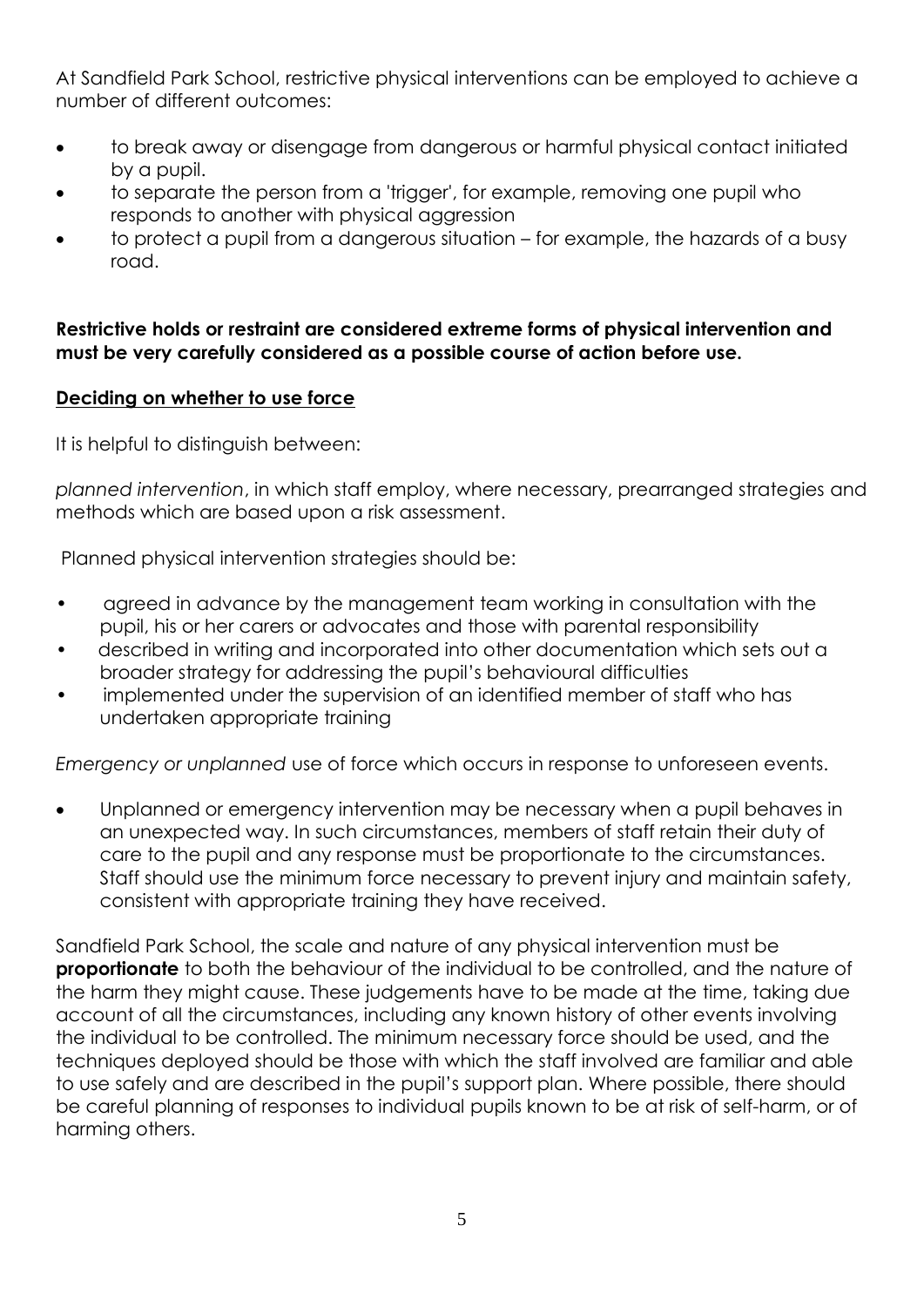#### **Reasonable force in an emergency situation**

Where there is a high and immediate risk of death or serious injury, any member of staff would be justified in taking any necessary action (consistent with the principle of using the minimum force required). Such situations could include preventing a pupil running off the pavement onto a busy road or preventing a pupil from hitting someone with a dangerous object.

Staff should make every effort to avoid acting in a way that might reasonably be expected to cause injury. However, in the most extreme circumstances it may not always be possible to avoid injuring a pupil.

#### **Using Force**

When the decision has been taken to use force, a clear warning will be given to the pupil concerned. This warning should try to take into account the pupil's own method of communicating, for example the use of signing alongside speech may be necessary. Sandfield Park School staff recognise that due to the nature of some of its pupils this message may not always be understood and may not be possible in an emergency situation. However, all reasonable steps must be taken to help the pupil understand what is happening, both before the Intervention takes place and during the Intervention, and after the Intervention.

Trained staff will use specific HCEST techniques that they have been trained to use. These are Level I HCEST techniques, and include breakaways and holds that require minimal intervention. Staff may need to work in teams to support each other in order to ensure the safety of the pupil concerned. As far as possible, force should not be used until another responsible adult is present to support, observe, and call for assistance.

No hold will be used that restricts breathing.

#### **The Law**

'Force' does not only imply restrictive physical holds or restraint of some kind but includes both passive physical contact (such as might occur if standing between two pupils to prevent a fight) as well as active physical contact (such as leading a pupil by the arm).

The Education and Inspection Act (2006) gives the statutory power to use force to individual members of staff. This statutory position for specified staff is in addition to the right of anyone using reasonable force to protect themselves, or another, from grievous physical danger).

Section 93 of the Education and Inspections Act 2006 enables school staff to use such force as is reasonable in the circumstances to prevent a pupil from doing or continuing to do, any of the following:

a. committing any offence (or, for a pupil under the age of criminal responsibility, what would be an offence for an older pupil);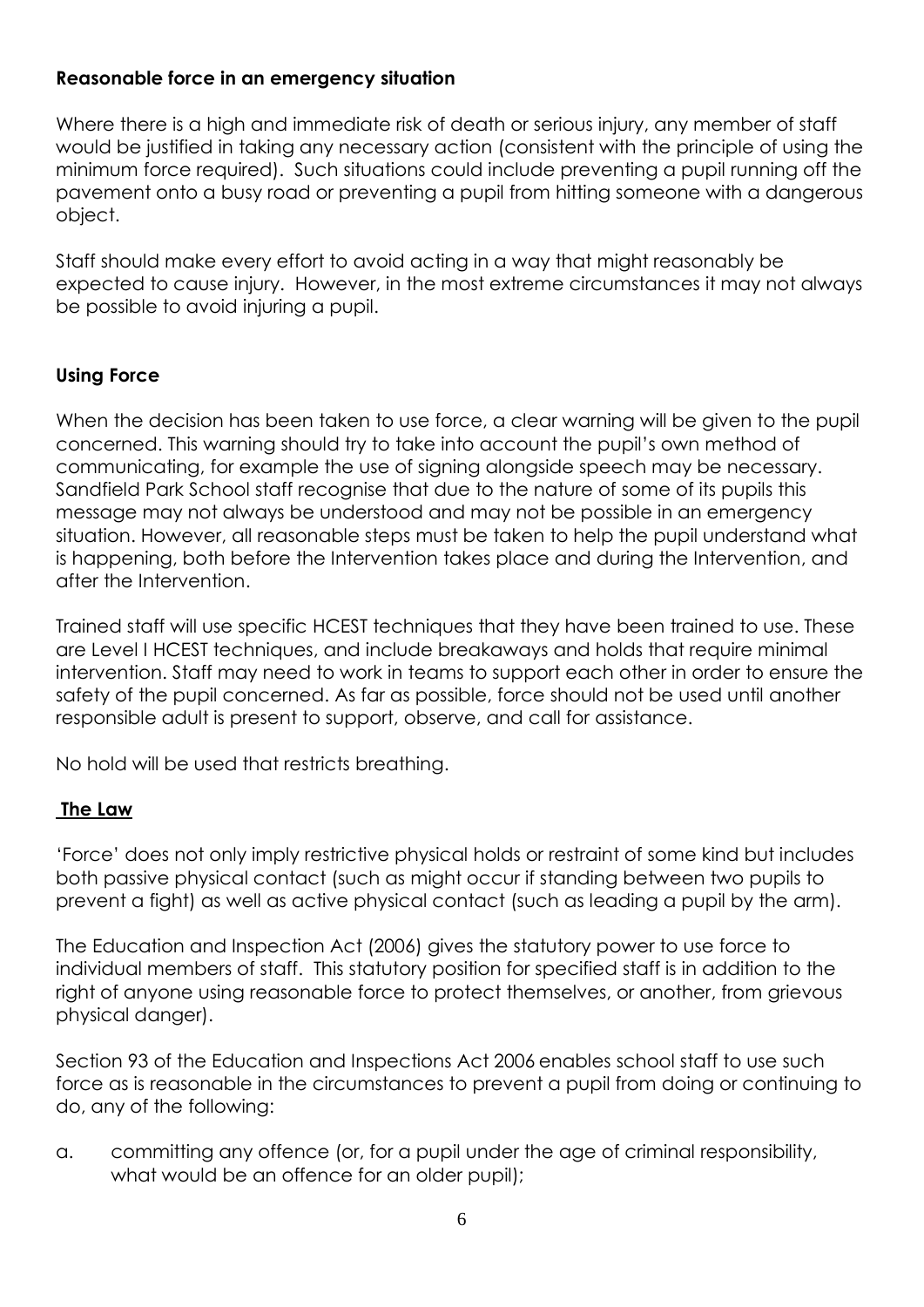- b. causing personal injury to, or damage to the property of, any person (including the pupil himself); or
- c. prejudicing the maintenance of good order and discipline at the school or among any pupils receiving education at the school, whether during a teaching session or otherwise.

The power may be used where the pupil (including a pupil from another school) is on school premises or elsewhere in the lawful control or charge of the staff member (for example on a school visit).

There is no legal definition of when it is reasonable to use force. That will always depend on the precise circumstances of an individual case. To be judged lawful, the force used would need to be in proportion to the consequences it is intended to prevent. The degree of force used should be the minimum needed to achieve the desired result. Use of force could not be justified to prevent trivial misbehaviour. However, deciding whether misbehaviour is trivial also depends on circumstances. For example, running recklessly in a corridor crowded with very small children may be dangerous enough not to be regarded as trivial.

Where staff have followed school procedures they will be acting appropriately and they should normally expect to be supported by the school Governing Body, their Trade Union and the LA.

Those exercising the power to use force must also take proper account of any particular special education need (SEN) and/or disability that a pupil might have. Under the Disability Discrimination Act 1995 schools have two key duties:

- a. not to treat a disabled pupil less favourably, for a reason relating to his or her disability, than someone to whom that reason does not apply, without justification; and
- b. to take reasonable steps to avoid putting disabled pupils at a substantial disadvantage to pupils who are not disabled (known as the reasonable adjustments duty).

This statutory power, conferred in the Education and Inspections Act 2006, is in addition to the common law power of any citizen in an emergency, to use reasonable force in selfdefence, to prevent another person from being injured or from committing a criminal offence. On preventing injury or damage to property, the statutory power is similar in scope to the common law power, except that it is only available to people authorised to have control or charge of pupils. Clearly, not all the behaviours that prejudice school discipline are also criminal offences and most primary pupils are below the age of criminal responsibility. Authorised staff may, if necessary, use appropriate force to prevent behaviour that prejudices the maintenance of school discipline, regardless of whether that behaviour would also constitute a criminal offence.

Reasonable force may also be used in exercising the statutory power, introduced under section 45 of the Violent Crime Reduction Act 2006, to search pupils without their consent for weapons. This search power applies to head teachers and staff authorised by them, where they have reasonable grounds for suspecting that a pupil has a weapon.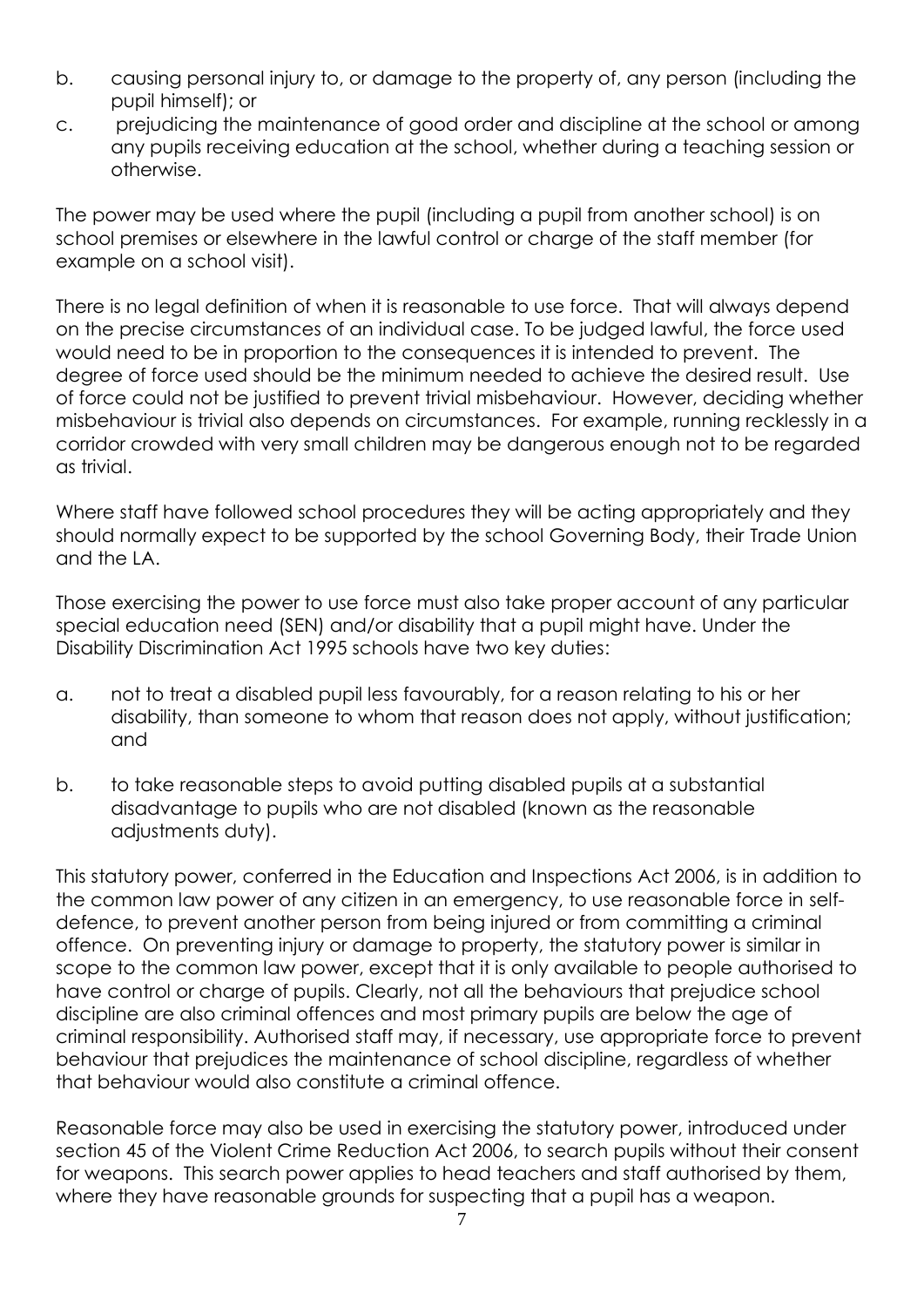Reasonable force could be used by the searcher and/or the second person required to be present at a search**.**

However, the DCSF (and the LA, which endorses this view) strongly advises schools not to search pupils where resistance is expected, but rather to call the police.

**It is always unlawful to use force as a punishment**. This is because it would fall within the definition of corporal punishment, abolished by section 548 of the Education Act 1996.

#### **Staff authorised to use force**

The staff to which the power "use of force" applies are defined in section 95 of the Act. They are:

- a) any teacher who works at the school, and
- b) any other person whom the head has authorised to have control or charge of pupils.

This includes support staff whose job normally includes supervising pupils such as teaching assistants, learning support assistants, learning mentors and lunchtime supervisors.

- also includes people to whom the head has given temporary authorisation to have control or charge of pupils such as paid members of staff whose job does not normally involve supervising pupils (for example catering or premises-related staff) and unpaid volunteers (for example parents accompanying pupils on school organised visits).
- Does not include pupils, even those with responsibility such as prefects.

As part of Sandfield Park School induction process, staff are informed of their responsibilities in relation to the school's policy on use of force.

The school keeps an up to date record of the people who are permanently authorised to use HCEST holding techniques.

#### **Physical contact with pupils in other circumstances**

Sandfield Park School recognises there are occasions when physical contact with a pupil may be proper or necessary other than those covered by section 93 of the Education and Inspections Act 2006. Some physical contact may be necessary to demonstrate exercises or techniques during PE lessons, sports coaching or physiotherapy moves, or if a member of staff has to give first aid. The pupils at the school may need staff to provide physical prompts to help them. Touching may also be appropriate where a pupil is being congratulated or praised, or where the pupil is in distress and needs comforting. Teachers will use their own professional judgement when they feel a pupil needs this kind of support and whether it is appropriate. At school, there are a number of pupils who require assistance with their personal care, for example whilst using the toilet, or feeding, or dressing. The school maintains an open and professional approach to all these activities, and takes the safeguarding of its pupils during these sensitive times extremely seriously.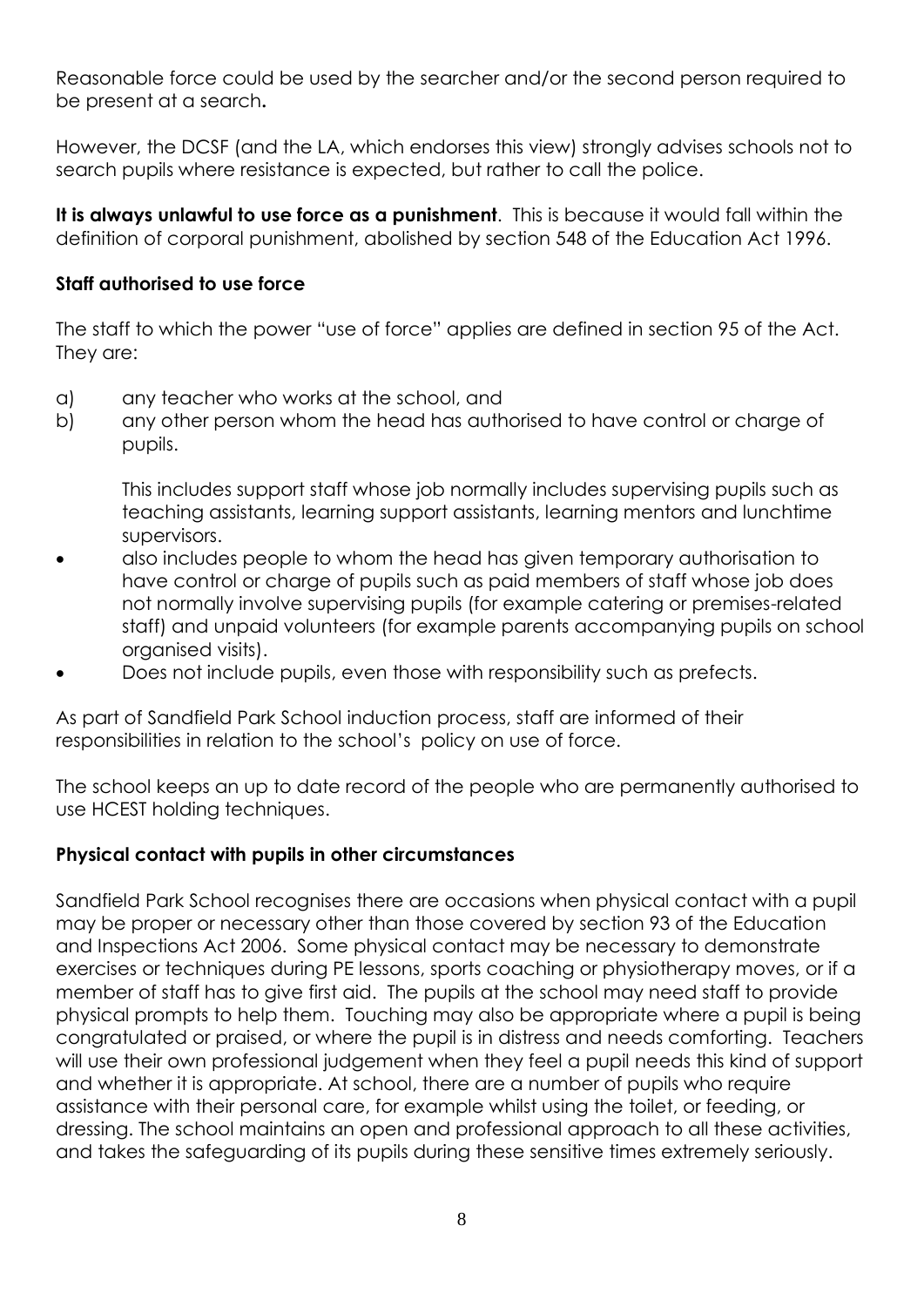There may be some pupils for whom touching is particularly unwelcome. For example, some pupils may be particularly sensitive to physical contact because of the nature of their SEN, their cultural background or because they have been abused. It is important that staff that may come into contact with these pupils or groups of pupils should have the relevant information. There should be a common approach where staff and pupils are of different sexes. Physical contact with pupils becomes increasingly open to question as pupils reach adolescence, and staff should also bear in mind that even innocent and well-intentioned physical contact can sometimes be misconstrued.

Staff should always avoid touching or restraining a pupil in a way that could be interpreted as sexually inappropriate conduct.

### **Minimising the need to use force**

Staff at the School know that physical intervention may be dangerous, both from the pupil's and from the adult's perspective, in physical and psychological terms.

Individual members of staff should make every effort to avoid confrontation, particularly where physical intervention is thought a possible outcome. Staff faced with a potentially violent situation should try to be calm and confident. Staff should have full regard to strategies of de-escalation and avoiding confrontation. The use of force to manage disruptive behaviour or to force compliance with an instruction might increase the risk of violence and injury to the pupil or the member of staff.

In responding to pupils' behaviour staff should wherever possible try to remain calm and model the skills of peaceful conflict resolution. Such activities can usefully be included in curricular activities for pupils. Not only is this more likely to avoid escalation of an incident and thereby avoid the inherent dangers of a violent incident but it is likely to have far more positive effects on the relationship.

Confrontation can usually be avoided by a determined adult who chooses not to make an issue in public, remains calm and allows the pupils space, restates in a nonprovocative manner, expectations and provides choices. Many incidents of violence arise through escalation of a relatively minor incident. Staff at Sandfield Park School should, wherever possible, take steps to avoid the need to physically intervene by discussion and diversion.

Where confrontations do arise and cannot be avoided; the emphasis should be on deescalation; this deliberate attempt at reducing tension will be the most effective action.

Sandfield Park School: -

- Creates a calm, orderly and supportive climate that minimises the risk and the threat of violence of any kind. It strives to create a calm environment that minimises the risk of incidents that might require using force arising. The school makes use of specially developed areas (e.g. library/quiet room) which maximise the opportunities for pupils to feel safe and happy.
- Develops effective relationships between pupils and staff that are central to good order.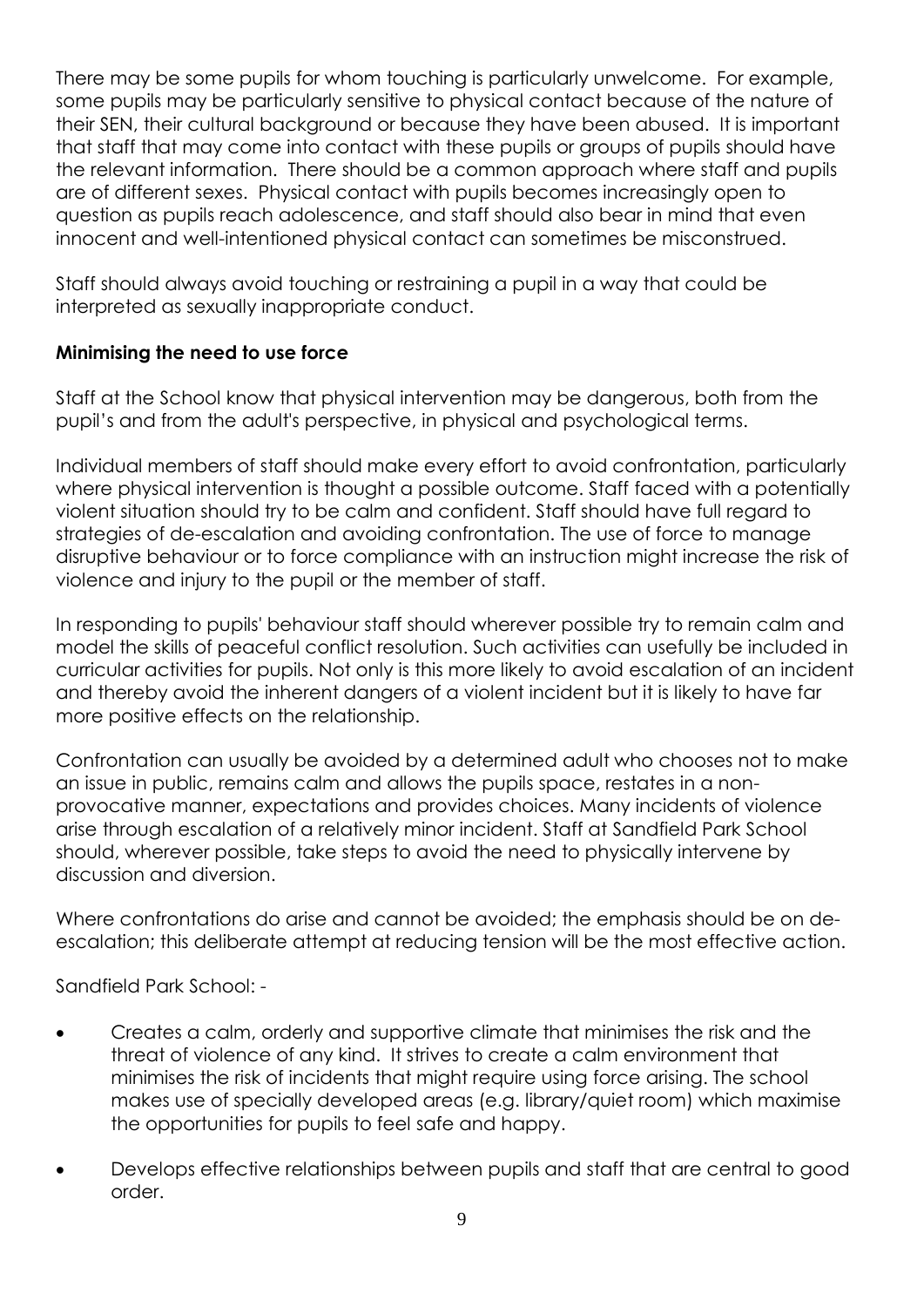- Adopts a whole school approach to developing social and emotional skills.
- Takes a structured approach to staff development that helps staff to develop the skills of positive behaviour management; managing conflict and also to support each other during and after an incident. The staff at Sandfield Park School are highly skilled at de-escalating incidents if they do arise.
- Recognises that challenging behaviours are often foreseeable; For some pupils where there is a recognised risk of escalation of incidents leading to physical intervention, agreed preventive strategies are developed.
- Effectively manages individual incidents. It is important to communicate calmly with the pupil, using non-threatening verbal and body language and ensuring the pupil can see a way out of a situation. Strategies include, for example, going with the staff member to another room/space, away from bystanders or other pupils, so that the staff member can listen to concerns or help the pupil calm; or being joined by a particular member of staff well known to the pupil.
- If the situation arises where force is being considered, wherever practicable, warning a pupil that force may have to be used before using it. However, staff are to be aware that the threat of using force could in itself escalate aggression and make the situation worse. The focus is on informing the pupil of the need to keep them and others safe.
- Risk assessments and positive handling plans for individual pupils with behaviour difficulties are in place and are monitored by the school Behaviour Team.

Staff at school know that there are two discrete stages to preventing the need for physical intervention: avoiding a confrontational situation developing in the first place and defusing an incident once it has started to develop.

#### **Deciding on whether to use force**

Staff at Sandfield Park School must only use force when

- the potential consequences of not intervening were sufficiently serious to justify considering the use of force;
- the chances of achieving the desired result by other means were low; and
- the risk associated with not using force outweighed those of using force.

Staff (including people with temporary authorisation to have charge or control of pupils) will be kept informed about and advised how to deal with pupils who present particular risks to themselves or others. They will follow the set behaviour guidelines which are agreed by The SLeadership Team and parents.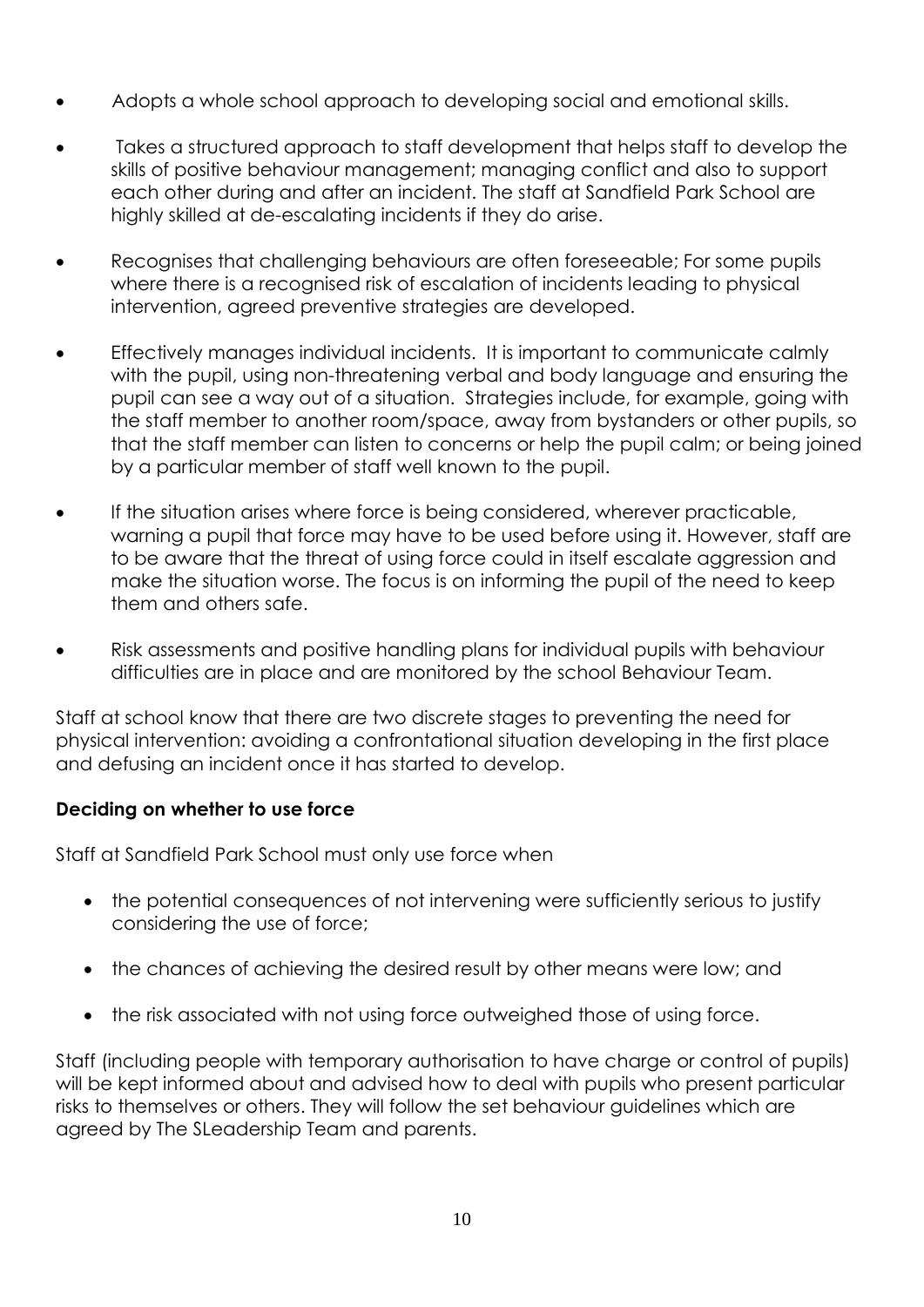#### **Using force**

The Staff at the School know that using force is a last resort, and that all steps have been taken to minimise the risk of using force.

#### **Staff training**

#### **HCEST**

Whole school staff update training on physical Intervention will take place every year.

There will be regular update training each half term.

Sandfield Park School has annual Training by a team from HCEST Training. All staff cover theory, last resort physical interventions, and staff / child support after any incidents.

#### **Recording and Reporting incidents**

Sandfield Park School keeps systematic records of every significant incident in which force has been used.

All single person hold and two person holds are recorded using CPOMS.

Parents are informed of incidents involving their child by telephone in the first instance, or by writing if it has not been possible to contact the parent. The time and date of the conversation will be recorded with brief notes about the content of the conversation as part of the CPOMS report. A copy of any correspondence will be kept.

Parents will be told when and where the incident took place, which members of staff were directly involved, why they decided that force had to be used, what force was used, whether there were any injuries and what follow-up action (support and/or disciplinary) was being taken in relation to their child.

The member or members of staff involved in an incident are usually best placed to compile the record. Differing accounts given of the same incident should all be recorded. The record is then checked by senior staff, and the records are used to inform future planning for the pupil. Incidents are monitored at regular Safeguarding Supervision meetings.

The record will form part of the pupil's education record as it is a record of information which is processed (obtained, recorded and held) by or on behalf of the governing body of the school (or teacher at the school, other than for personal use), relates to the pupil, and originated from or was supplied by a teacher employed by the governing body or the local authority.

When recording such incidents, staff should bear in mind that, if this information is later passed to the police, it may be included in a Criminal Records Bureau disclosure. Sandfield Park school will retain records of such incidents.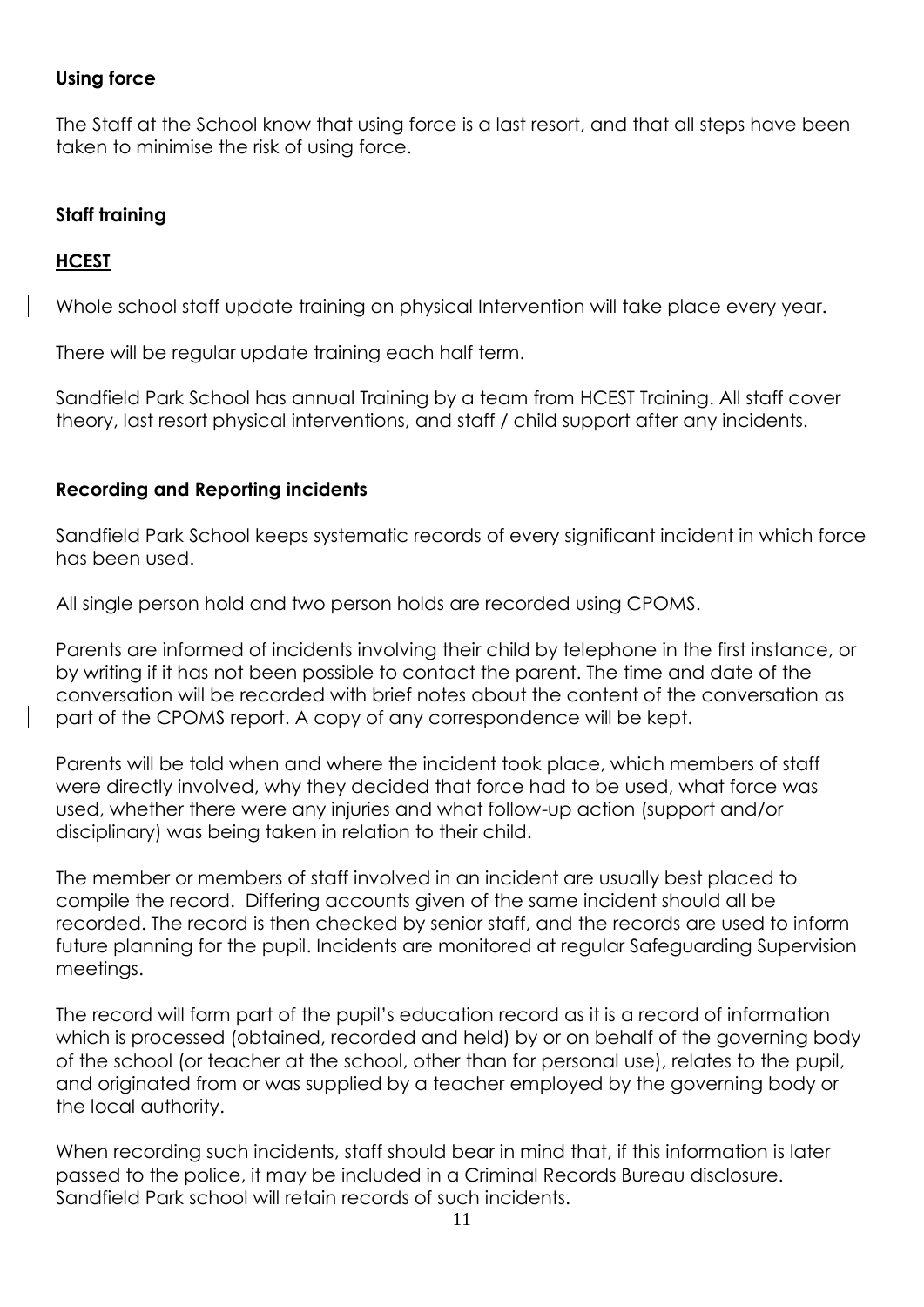Parents will be informed of the school's policy on the use of force, and information on post-incident support.

If the use of force is unplanned, an individual behaviour plan will be put in place, and parents will be invited to contribute to this plan so that they can be involved in agreeing appropriate support arrangements for their child. Such plans will include strategies to prevent and deal with any recurrence of behaviour that could lead to the use of force.

Individual Behaviour Plans will be regularly reviewed by the Behaviour Team, supported by the Senior Leadership Team, in order to ensure that all procedures that take place continue to be in the best interest of the pupil concerned.

All injuries for both staff and pupils will be recorded on "Body Maps" which will be dated and signed, and which will carry written descriptions if necessary.

Members of staff, who consider they have been assaulted, might wish to consider reporting this to the police. This will depend on the specific circumstances of the incident. Sandfield Park School has support mechanisms for staff to discuss their response to the incident and what restorative approaches are in place to deal with the aftermath of the incident. These include discussion with Senior Leadership.

#### **Post-incident support**

Sandfield Park School recognises that when incidents occur these are often very stressful and upsetting for all those involved.

If at all possible, paying due regard to the level of understanding of the pupil concerned, the pupil will be offered post incident support, including meeting immediate physical needs and rebuilding relationships.

Staff will also be offered post incident support, including meeting immediate physical needs and rebuilding relationships. The incident will be discussed in a supportive environment in order to ensure that lessons are learned from the incident. The staff at School are highly professional and will always review their practice in order to best support the pupils and keep them safe.

#### **Complaints and allegations**

#### **Safeguarding Issues - Protecting Children and Adults**

In any situation where there is any concern that a safeguarding issue has arisen, the School will follow safeguarding procedures.

Parents and pupils have a right to complain about actions taken by school staff. This might include the use of force.

#### **Monitoring and review**